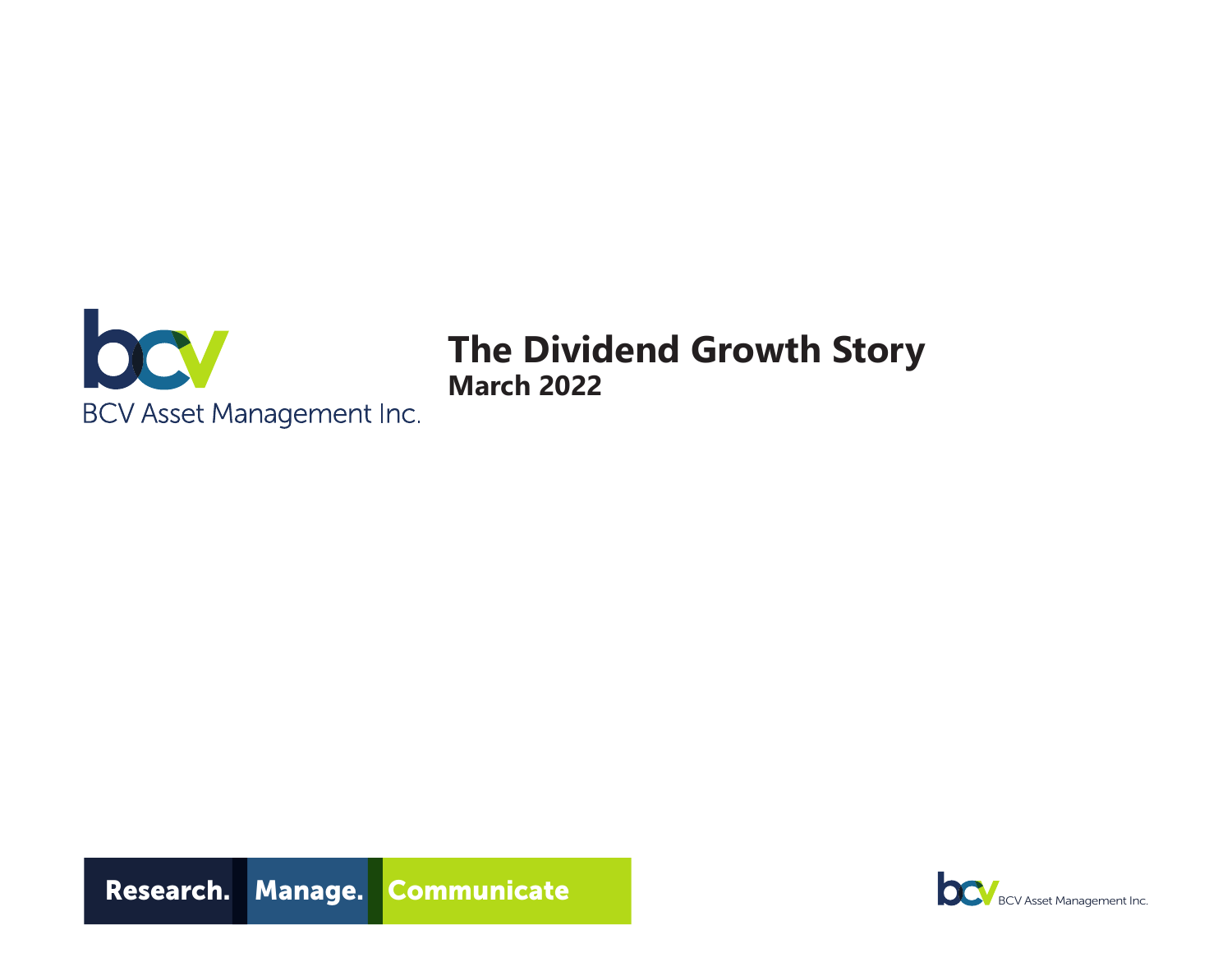

### **The Dividend Growth Story-Canadian Equity Model Portfolio March 2022**

### **Dividend Changes in Most Recent Twelve Months:**

Increases: 23 Unchanged: 2 Decreases: 0 Implementation: 0

### **Portfolio Characteristics (As of March 31st 2022):**

Dividend Yield: 3.22%

Dividend Growth Rate: One Year: +18.8% Five Years: +12.3%

The BCV Asset Management Canadian Equity Model Portfolio consisted of twenty-five companies at the end of March 2022. In the twelve months ending March 31<sup>st</sup> 2022, twenty three companies increased their dividend over the amount paid in the preceding twelve months and two companies maintained their dividend at the amount paid in the preceding twelve months.

The Canadian Equity Model Portfolio changed during the first quarter of 2022 with the addition of new positions in Magna International Inc. and Parkland Corporation, an increase to an existing position in OpenText Corporation, and removal of positions in Canadian Western Bank and Power Corporation of Canada.

Thirteen companies paid an increased dividend in the first quarter of 2022. These companies are Bank of Montreal, Bank of Nova Scotia, Brookfield Asset Management Inc., Canadian Imperial Bank of Commerce, Canadian Natural Resources Ltd., Canadian National Railway Company, Enbridge Inc., Granite Real Estate Investment Trust, Intact Financial Corporation, Magna International Inc., Royal Bank of Canada, Tricon Residential Inc., and Toronto-Dominion Bank. Four companies have announced a dividend increase that will be paid starting in the second quarter of 2022. These companies are Canadian Natural Resources Ltd., Parkland Corporation, Stantec Inc., and TC Energy Corporation.

Two companies, Dream Industrial Real Estate Investment Trust and Northland Power Inc. each have not had a recent dividend increase. These companies have elected to forgo dividend increases to have additional capital to invest in their respective businesses.

A full outline of the five year dividend history of the companies in the BCV Asset Management Canadian Equity Model Portfolio is provided on the following pages.

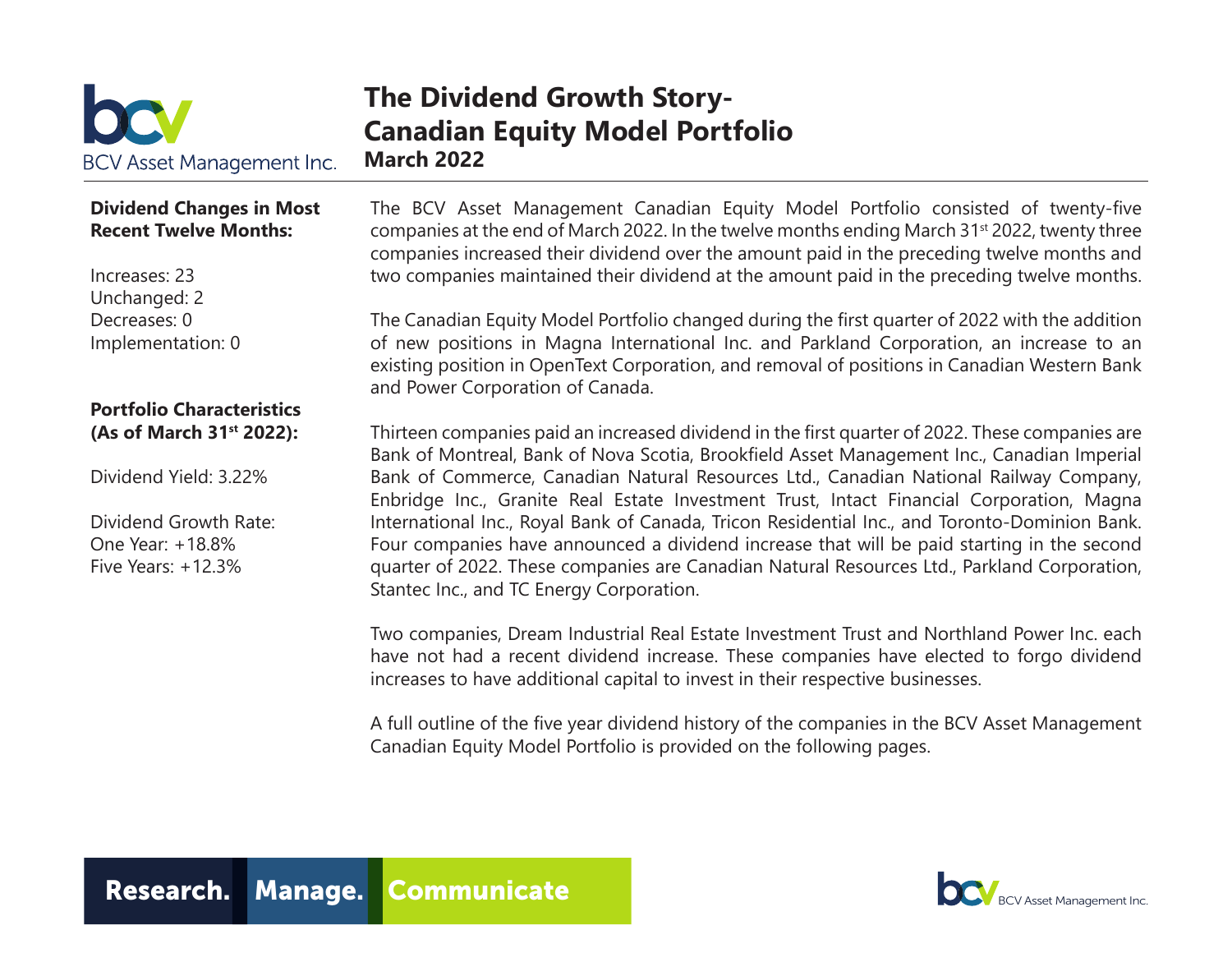## **The Dividend Growth Story- Canadian Equity Model Portfolio Summary of Dividends Paid**

|                                                            | Twelve Month Period Ending March 31 <sup>st</sup> |        |        |        |        |        |        | <b>Growth Rate</b> |  |
|------------------------------------------------------------|---------------------------------------------------|--------|--------|--------|--------|--------|--------|--------------------|--|
|                                                            | 2022                                              | 2021   | 2020   | 2019   | 2018   | 2017   | 1 Year | <b>5 Years</b>     |  |
| Algonquin Power & Utilities Corporation (AQN) <sup>1</sup> | 0.8425                                            | 0.8180 | 0.7278 | 0.6625 | 0.6000 | 0.5494 | 3.0%   | 8.9%               |  |
| Bank of Montreal (BMO)                                     | 4.5100                                            | 4.2400 | 4.1200 | 3.8500 | 3.6100 | 3.4400 | 6.4%   | 5.6%               |  |
| Bank of Nova Scotia (BNS)                                  | 3.7000                                            | 3.6000 | 3.5400 | 3.3400 | 3.1000 | 2.9200 | 2.8%   | 4.8%               |  |
| Brookfield Asset Management Inc. (BAM.A) <sup>1,2</sup>    | 0.6653                                            | 0.6384 | 0.5880 | 0.5315 | 0.4896 | 0.4640 | 4.2%   | 7.5%               |  |
| Canadian Imperial Bank of Commerce (CM)                    | 5.9900                                            | 5.8400 | 5.6800 | 5.3800 | 5.1400 | 4.8400 | 2.6%   | 4.4%               |  |
| Canadian National Railway Company (CNR)                    | 2.5775                                            | 2.3400 | 2.1875 | 1.9025 | 1.6925 | 1.5375 | 10.1%  | 10.9%              |  |
| Canadian Natural Resources Ltd. (CNQ)                      | 1.9975                                            | 1.7000 | 1.5000 | 1.3400 | 1.1000 | 0.9400 | 17.5%  | 16.3%              |  |
| Dollarama Inc. (DOL)                                       | 0.2012                                            | 0.1790 | 0.1760 | 0.1600 | 0.1467 | 0.1333 | 12.4%  | 8.6%               |  |
| Dream Industrial Real Estate Investment Trust (DRI.UN)     | 0.7000                                            | 0.7000 | 0.7000 | 0.7000 | 0.7000 | 0.7000 | 0.0%   | 0.0%               |  |
| Enbridge Inc. (ENB)                                        | 3.3650                                            | 3.2650 | 3.0240 | 2.7510 | 2.5010 | 2.1730 | 3.1%   | 9.1%               |  |
| Fortis Inc. (FTS)                                          | 2.0800                                            | 1.9650 | 1.8550 | 1.7500 | 1.6500 | 1.5500 | 5.9%   | 6.1%               |  |
| Granite Real Estate Investment Trust (GRN.UN)              | 3.0249                                            | 2.9280 | 2.8230 | 3.0420 | 2.6340 | 2.4780 | 3.3%   | 4.1%               |  |
| Intact Financial Corporation (IFC)                         | 3.5700                                            | 3.3200 | 3.1100 | 2.8600 | 2.6200 | 2.3800 | 7.5%   | 8.4%               |  |
| Magna International Inc. (MG) <sup>1</sup>                 | 2.1885                                            | 2.1564 | 1.9984 | 1.7854 | 1.0602 | 1.3570 | 1.5%   | 10.0%              |  |
| Manulife Financial Corporation (MFC)                       | 1.2200                                            | 1.1200 | 1.0300 | 0.9400 | 0.8350 | 0.7600 | 8.9%   | 9.9%               |  |
| Northland Power Inc. (NPI)                                 | 1.2000                                            | 1.2000 | 1.2000 | 1.2000 | 1.1100 | 1.0800 | 0.0%   | 2.1%               |  |
| OpenText Corporation (OTEX) <sup>1</sup>                   | 1.0853                                            | 0.9811 | 0.9333 | 0.7953 | 0.6836 | 0.6075 | 10.6%  | 12.3%              |  |
| Parkland Corporation (POW)                                 | 1.2348                                            | 1.2144 | 0.0995 | 0.0000 | 0.0000 | 0.0000 | 1.7%   | N/A                |  |
| Royal Bank of Canada (RY)                                  | 4.4400                                            | 4.3200 | 4.1400 | 3.8400 | 3.5600 | 3.2800 | 2.8%   | 6.2%               |  |
| Stantec Inc. (STN)                                         | 0.6600                                            | 0.6200 | 0.5800 | 0.5500 | 0.5000 | 0.4500 | 6.5%   | 8.0%               |  |
| Sun Life Financial Inc. (SLF)                              | 2.4200                                            | 2.2000 | 2.1500 | 1.9500 | 1.7800 | 1.6500 | 10.0%  | 8.0%               |  |
| TC Energy Corporation (TRP)                                | 3.4800                                            | 3.2400 | 3.0000 | 2.7600 | 2.5000 | 2.2600 | 7.4%   | 9.0%               |  |
| Toronto-Dominion Bank (TD)                                 | 3.2600                                            | 3.1600 | 2.9600 | 2.6800 | 2.4000 | 2.2000 | 3.2%   | 8.2%               |  |
| Tourmaline Oil Corporation (TOU) <sup>3</sup>              | 2.7100                                            | 0.5400 | 0.4800 | 0.3900 | 0.0800 | 0.0000 | 401.9% | N/A                |  |
| Tricon Residential Inc. (TCN) <sup>4</sup>                 | 0.2842                                            | 0.2800 | 0.2800 | 0.2800 | 0.2600 | 0.2600 | 1.5%   | 1.8%               |  |

1 Dividend paid in USD.

2 Cash dividends only. Company has also distributed shares of Trisura Group Ltd. in 2017 and Brookfield Asset Management Reinsurance Partners Ltd. In 2021.

3 Includes Special Dividends of 2.00 CAD paid within the twelve months ending March 31st 2022.

4 Dividend paid in USD stating in first quarter of 2022. Dividends reported in CAD in equivalent for comparative purposes.



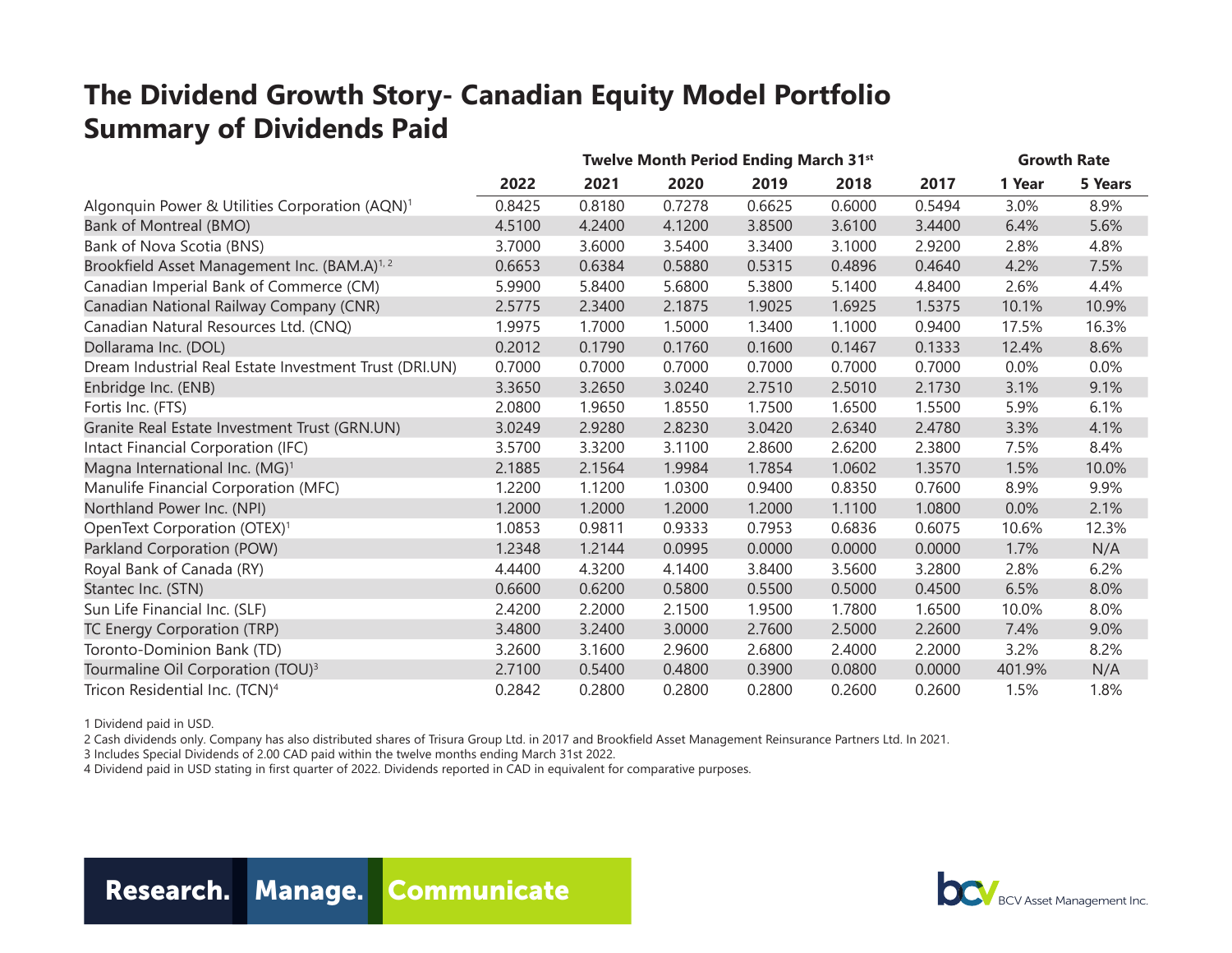## **The Dividend Growth Story- Canadian Equity Model Portfolio Summary of Dividend Increases**

### **Second Quarter 2021:**

Canadian Natural Resources Ltd.: 47 cents (42.5 cents) Dollarama Inc.: 5.03 cents (4.7 cents) Parkland Corporation: 10.29 cents (10.12 cents) Stantec Inc.: 16.5 cents (15.5 cents) TC Energy Corporation: 87 cents (81 cents)

### **Third Quarter 2021:**

Algonquin Power & Utilities Corporation: 17.06 cents (15.51 cents)\* Open Text Corporation: 22.09 cents (20.08 cents) \* Tourmaline Oil Corporation: 17 cents (16 cents)

### **Fourth Quarter 2021:**

Fortis Inc.: 53.5 cents (50.5 cents) Intact Financial Corporation: 91 cents (83 cents) Manulife Financial Corporation: 33 cents (28 cents) Sun Life Financial Inc.: 66 cents (55 cents) Tourmaline Oil Corporation: 18 cents (17 cents)

### **First Quarter 2022:**

Bank of Montreal: 133 cents (106 cents) Bank of Nova Scotia: 100 cents (90 cents) Brookfield Asset Management Inc.: 14 cents (13 cents)\* Canadian Imperial Bank of Commerce: 161 cents (146 cents) Canadian Natural Resources Ltd.: 58.75 cents (47 cents) Canadian National Railway Company: 73.25 cents (61.5 cents) Enbridge Inc.: 86 cents (83.5 cents) Granite Real Estate Investment Trust: 25.83 cents (25 cents) Intact Financial Corporation: 100 cents (91 cents) Magna International Inc.: 45 cents (43 cents) \* Royal Bank of Canada: 120 cents (108 cents) Tricon Residential Inc.: 5.8 cents USD (7 cents CAD) \* Toronto-Dominion Bank: 89 cents (79 cents)

### **Second Quarter 2022 (Pending):**

Canadian Natural Resources Ltd.: 75 cents (58.75 cents) Parkland Corporation: 10.83 cents (10.29 cents) Stantec Inc.: 18 cents (16.5 cents) TC Energy Corporation: 90 cents (87 cents)

\* Dividend paid in USD.



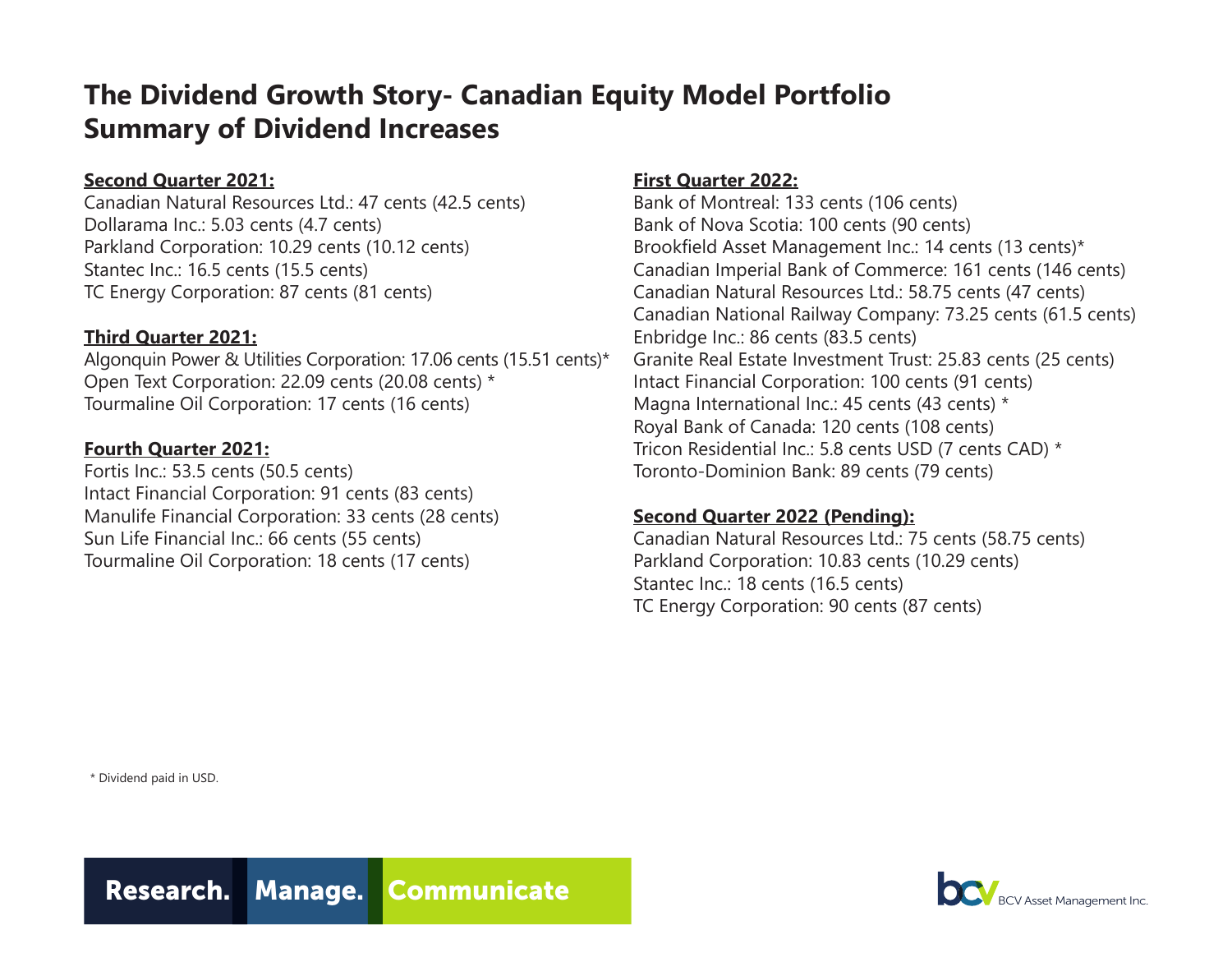

### **The Dividend Growth Story-United States Equity Model Portfolio March 2022**

### **Dividend Changes in Most Recent Twelve Months:**

Increases: 16 Unchanged: 0 Decreases: 2 Implementation: 0

### **Portfolio Characteristics (As of March 31st 2022):**

Dividend Yield: 1.78%

Dividend Growth Rate: One Year: +5.3% Five Years:  $+5.0\%$ 

The BCV Asset Management United States Equity Model Portfolio consisted of eighteen companies at the end of March 2022. In the twelve months ending March 31<sup>st</sup> 2022, sixteen companies increased their dividend over the amount paid in the preceding twelve months and two companies reduced their dividend.

The United States Equity Model Portfolio was changed during the first quarter of 2022 with an increase to an existing position in Johnson Controls International plc and a reduction from an existing position in CVS Health Corporation.

Four companies paid an increased dividend in the first quarter of 2022. These companies were Analog Devices Inc., CVS Health Corporation, Johnson Controls International plc, and Wells Fargo & Company. One company has announced a dividend increase that will be paid starting in the second quarter of 2022. This company is Johnson Controls International plc.

Dominion Energy Inc. has increased its dividend in the first quarter of 2022, following a reduction in its dividend in the fourth quarter of 2020. The cumulative effect is still a reduction in the dividend on a year over year basis.

Wells Fargo & Company has increased its dividend in the third quarter of 2021, following a reduction in its dividend in the third quarter of 2020. The cumulative effect is still a reduction in the dividend on a year over year basis.

A full outline of the five year dividend history of the companies in the BCV Asset Management United States Equity Model Portfolio is provided on the following pages.



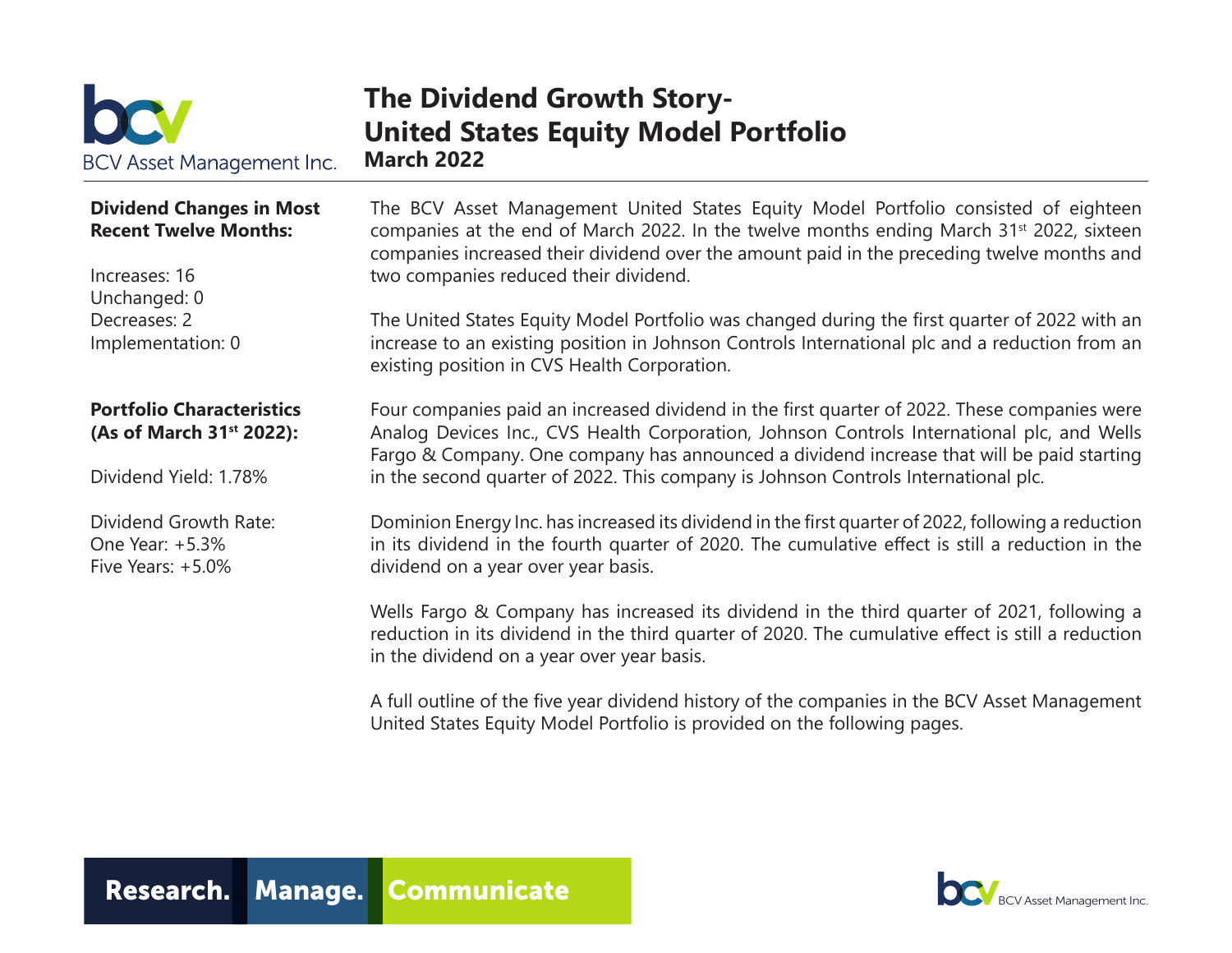## **The Dividend Growth Story- United States Equity Model Portfolio Summary of Dividends Paid**

|                                                      | Twelve Month Period Ending March 31st |        |        |        |        | <b>Growth Rate</b> |          |          |
|------------------------------------------------------|---------------------------------------|--------|--------|--------|--------|--------------------|----------|----------|
|                                                      | 2022                                  | 2021   | 2020   | 2019   | 2018   | 2017               | 1 Year   | 5 Years  |
| Analog Devices Inc. (ADI)                            | 2.8300                                | 2.5500 | 2.2400 | 1.9800 | 1.8300 | 1.7100             | 11.0%    | 10.6%    |
| <b>Bank of America Corporation (BAC)</b>             | 0.8100                                | 0.7200 | 0.6900 | 0.5700 | 0.4350 | 0.2750             | 12.5%    | 24.1%    |
| Becton Dickinson & Company (BDX)                     | 3.4000                                | 3.2400 | 3.1200 | 3.0400 | 2.9600 | 2.7800             | 4.9%     | 4.1%     |
| CVS Health Corporation (CVS)                         | 2.0500                                | 2.0000 | 2.0000 | 2.0000 | 2.0000 | 1.7750             | 2.5%     | 2.9%     |
| Dominion Energy Inc. (D)                             | 2.5575                                | 3.1400 | 3.6925 | 3.4225 | 3.1150 | 2.8550             | $-18.6%$ | $-2.2%$  |
| D.R Horton Inc. (DHI)                                | 0.8500                                | 0.7500 | 0.6500 | 0.5500 | 0.4500 | 0.3600             | 13.3%    | 18.7%    |
| FedEx Corporation (FDX)                              | 2.9000                                | 2.6000 | 2.6000 | 2.4500 | 1.9000 | 1.4500             | 11.5%    | 14.9%    |
| <b>General Dynamics Corporation (GD)</b>             | 4.7600                                | 4.4000 | 4.0800 | 3.7200 | 3.3600 | 3.0400             | 8.2%     | 9.4%     |
| Honeywell International Inc. (HON) <sup>1</sup>      | 3.8200                                | 3.6600 | 3.4400 | 3.1300 | 2.8200 | 2.5200             | 4.4%     | 8.7%     |
| Johnson & Johnson (JNJ)                              | 4.2400                                | 4.0400 | 3.8000 | 3.6000 | 3.3600 | 3.2000             | 5.0%     | 5.8%     |
| Johnson Controls International plc (JCI)             | 1.1500                                | 1.0400 | 1.0400 | 1.0400 | 1.0100 | 0.9202             | 10.6%    | 4.6%     |
| JPMorgan Chase & Company (JPM)                       | 3.8000                                | 3.6000 | 3.4000 | 2.7200 | 2.1200 | 1.8800             | 5.6%     | 15.1%    |
| Medtronic plc (MDT)                                  | 2.4700                                | 2.2800 | 2.1200 | 1.9600 | 1.8100 | 1.6700             | 8.3%     | 8.1%     |
| Microsoft Corporation (MSFT)                         | 2.3600                                | 2.1400 | 1.9400 | 1.7600 | 1.6200 | 1.5000             | 10.3%    | 9.5%     |
| Raytheon Technologies Corporation (RTX) <sup>2</sup> | 2.0400                                | 1.9000 | 2.9400 | 2.8700 | 2.7600 | 2.6400             | 7.4%     | $-5.0%$  |
| Stanley Black and Decker Inc. (SWK)                  | 3.0700                                | 2.7900 | 2.0400 | 2.6100 | 2.4700 | 2.2900             | 10.0%    | 6.0%     |
| UnitedHealth Group Inc. (UNH)                        | 5.8000                                | 5.0000 | 3.2400 | 3.6000 | 3.0000 | 2.5000             | 16.0%    | 18.3%    |
| Wells Fargo & Company (WFC)                          | 0.7500                                | 0.8100 | 1.4700 | 1.7000 | 1.5500 | 1.5200             | $-7.4\%$ | $-13.2%$ |

1 Cash dividends only. Company has also distributed shares of Resideo Technologies Inc. in 2018.

2 Cash dividends only. Pre-merger company also distributed shares of Carrier Global Corporation and Otis Worldwide Corporation in 2020.



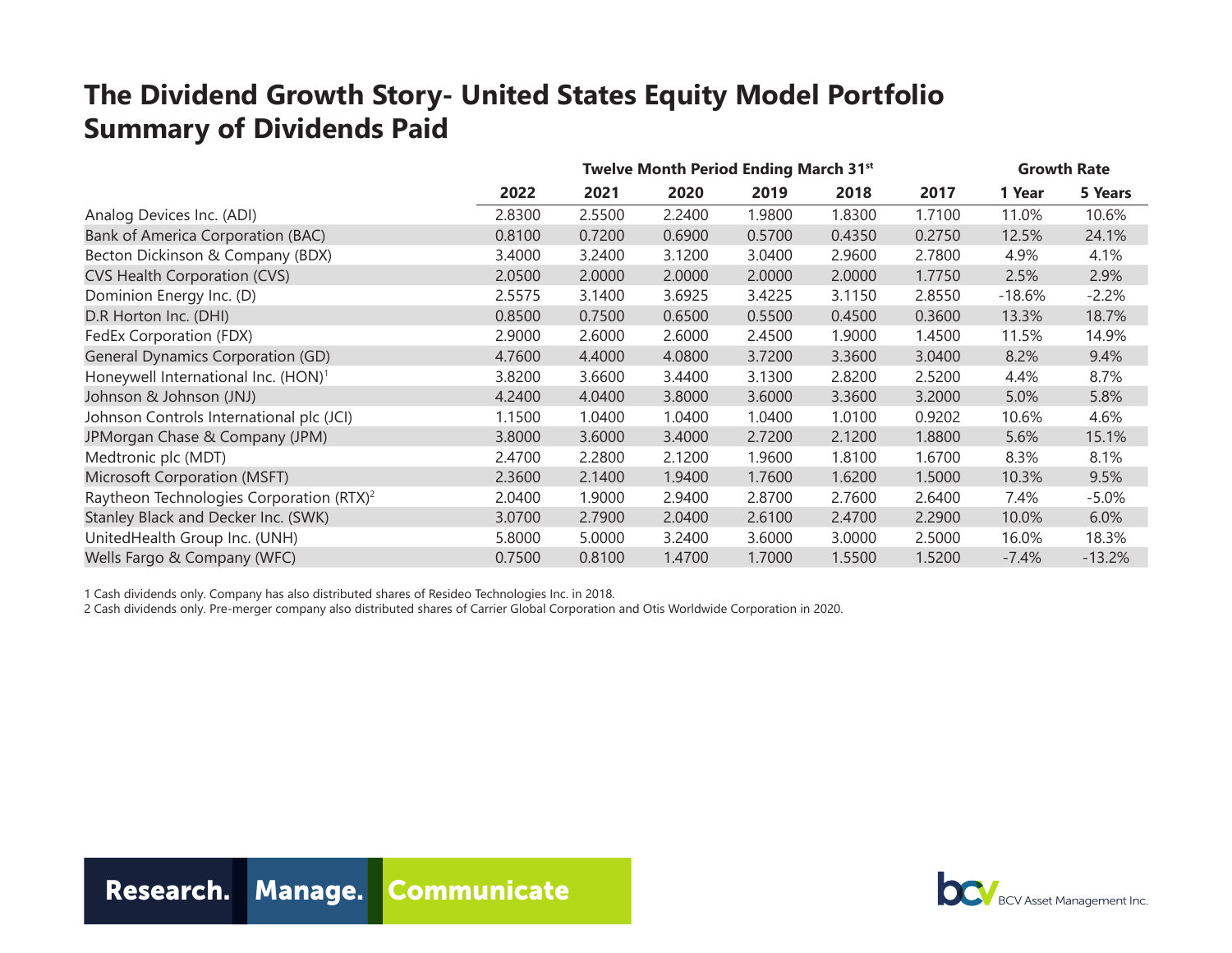## **The Divideand Growth Story- United States Equity Model Portfolio Summary of Dividend Increases**

### **Second Quarter 2021:**

General Dynamics Corporation: 119 cents (110 cents) Johnson Controls International plc: 27 cents (26 cents) Johnson & Johnson: 106 cents (101 cents) Raytheon Technologies Corporation: 51 cents (47.5 cents) UnitedHealth Group Inc.: 145 cents (125 cents)

### **Third Quarter 2021:**

Bank of America Corporation: 21 cents (18 cents) FedEx Corporation: 75 cents (65 cents) Medtronic plc: 63 cents (58 cents) Stanley Black and Decker Inc.: 79 cents (70 cents) Wells Fargo & Company: 20 cents (10 cents)

### **Fourth Quarter 2021:**

Becton Dickinson & Company: 87 cents (83 cents) Honeywell International Inc.: 98 cents (93 cents) JPMorgan Chase & Company: 100 cents (90 cents) Microsoft Corporation: 62 cents (56 cents)

### **First Quarter 2022:**

Analog Devices Inc.: 76 cents (69 cents) CVS Health Corporation: 55 cents (50 cents) Johnson Controls International plc: 34 cents (27 cents) Wells Fargo & Company: 25 cents (20 cents)

### **Second Quarter 2021 (Pending):**

Johnson Controls International plc: 35 cents (34 cents)